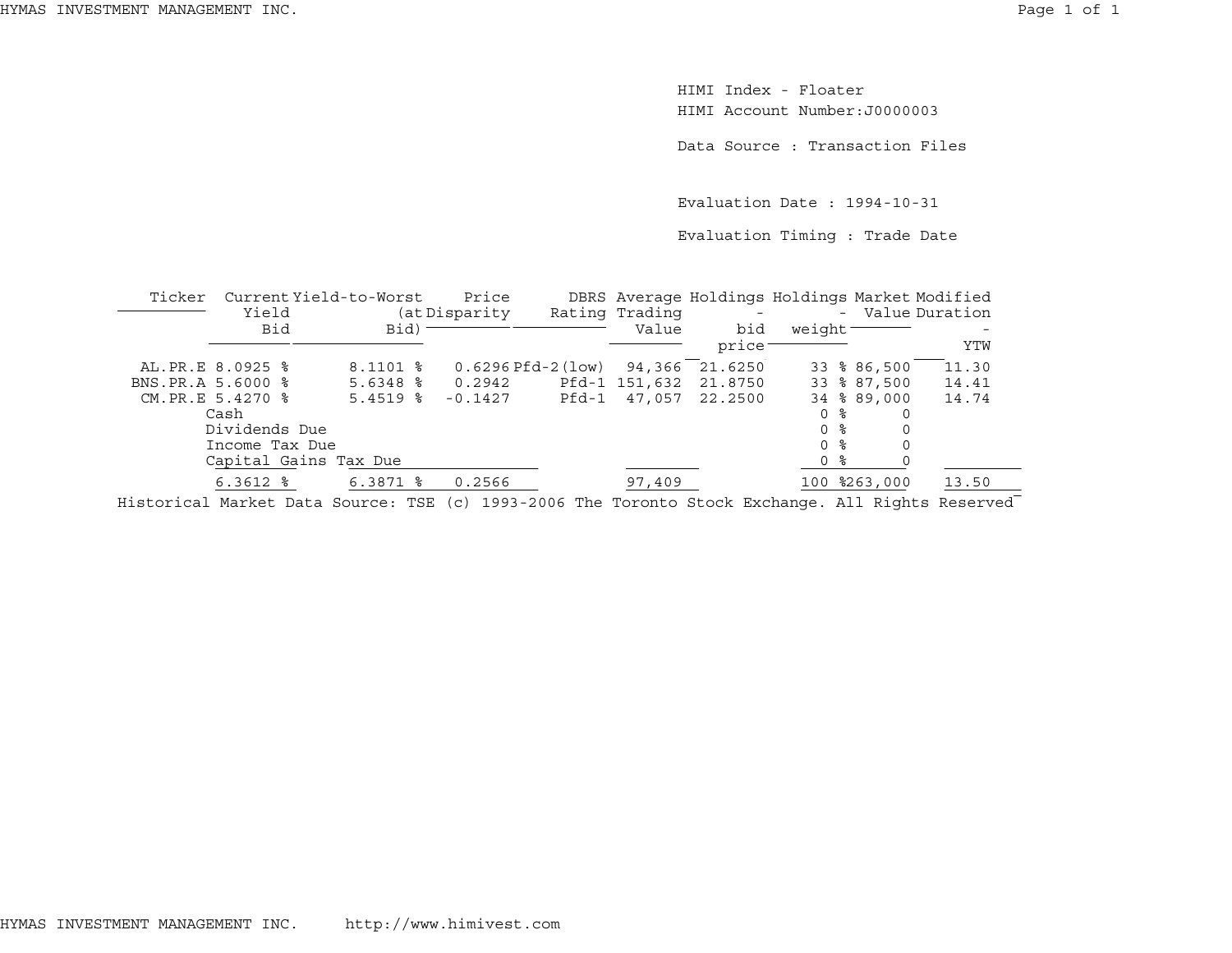HIMI Index - Op Ret HIMI Account Number:J0000004

Data Source : Transaction Files

Evaluation Date : 1994-10-31

Evaluation Timing : Trade Date

| Ticker              |                  | Current Yield-to-Worst | Price                   | <b>DBRS</b>                   |           |         | Average Holdings Holdings | Market Modified |      |
|---------------------|------------------|------------------------|-------------------------|-------------------------------|-----------|---------|---------------------------|-----------------|------|
|                     | Yield            |                        | (at Disparity<br>Rating |                               | Trading   |         |                           | Value Duration  |      |
|                     | Bid              | Bid)                   |                         |                               | Value     | bid     | weight <sup>-</sup>       |                 |      |
|                     |                  |                        |                         |                               |           | price   |                           |                 | YTW  |
|                     | NA.PR.I 7.7844 % | $9.1160$ %             | 1.8300                  | Pfd-2n                        | 73,348    | 20.8750 | ႜ<br>5                    | 83,500          | 6.91 |
| NSI.PR.A 6.3492 %   |                  | 7.3196 %               | $-0.8537$               | $Pfd-2 (low)$                 | 32,650    | 23.6250 | ႜ<br>6                    | 94,500          | 4.87 |
|                     | CU.PR.V 5.5497 % | $6.7311$ $8$           | $-0.6276$               | $Pfd-1 (low)$                 | 55,824    | 23.8750 | ႜ<br>6                    | 95,500          | 3.97 |
| PWF.PR.C 7.1066 %   |                  | 7.4816 %               | 0.6892                  | Pfd-1(low)n                   | 67,989    | 24.6250 | $\%$<br>6                 | 98,500          | 6.43 |
| LON. PR. D 7.3624 % |                  | 7.6708<br>ႜ            |                         | $0.8284$ Pfd-1 $(low)$ n      | 59,714    | 24.6250 | ి<br>6                    | 98,500          | 6.05 |
|                     | CH.PR.A 6.9697 % | $7.2057$ $\frac{6}{5}$ |                         | 0.2860 Pfd-2(high) 90,981,206 |           | 24.7500 | ಿ<br>6                    | 99,000          | 5.28 |
| CFS.PR.B 7.4263 %   |                  | 7.5780 %               |                         | $0.3584$ Pfd-2 (high) $n$     | 73,239    | 24.7500 | နွ<br>6                   | 99,000          | 6.40 |
| GWO.PR.B 7.5273 %   |                  | 7.7892 %               |                         | $0.8063$ Pfd-1 $(low)$ n      | 53,119    | 24.7500 | ႜ<br>6                    | 99,000          | 6.27 |
|                     | W.PR.E 6.9347 %  | 7.2117 %               | $-0.7945$               | $Pfd-2 (low)$                 | 759,710   | 24.8750 | ႜ<br>6                    | 99,500          | 4.28 |
|                     | CM.PR.K 7.0000 % | 7.0738 %               | 0.0035                  | Pfd-1(low)n                   | 147,000   | 25.0000 | 6                         | \$100,000       | 6.49 |
| BNS. PR. E 7.1520 % |                  | $7.2263$ $\frac{6}{5}$ | 0.2927                  | Pfd-1(low)n                   | 130,592   | 25.0000 | ႜ<br>6                    | 100,000         | 6.31 |
|                     | RY.PR.J 7.1000 % | 7.0931 %               |                         | $0.0853$ Pfd-1 $(low)$ n      | 176,655   | 25,0000 | 6                         | \$100,000       | 6.68 |
| GWO.PR.A 7.4627 %   |                  | 7.6073 %               | 0.8199                  | Pfd-1(low)n                   | 80,706    | 25.1250 | 6                         | \$100,500       | 4.05 |
|                     | W.PR.D 7.6226 %  | $-48.0036$ %           | $-1.2871$               | $Pfd-2 (low)$                 | 32,032    | 26.5000 | 6                         | \$106,000       | 0.09 |
| BNS.PR.D 8.4091 %   |                  | $5.6720$ %             |                         | $-0.2953$ Pfd $-1$ (low)n     | 79,201    | 27.5000 | 6                         | \$110,000       | 2.63 |
|                     | RY.PR.H 8.1081 % | $6.9730$ $8$           |                         | $0.0000$ Pfd-1 $(low)n$       | 68,254    | 27.7500 |                           | $6$ % 111,000   | 5.35 |
| BMO.PR.E 7.8947 %   |                  | $6.7820$ %             |                         | $-0.1358$ Pfd $-1$ (low)n     | 65,590    | 28.5000 |                           | 7 % 114,000     | 5.11 |
|                     | Cash             |                        |                         |                               |           |         | ⊱<br>$\Omega$             |                 |      |
|                     | Dividends Due    |                        |                         |                               |           |         | နွ<br>$\Omega$            |                 |      |
|                     | Income Tax Due   |                        |                         |                               |           |         | ್ಠಿ<br>$\Omega$           |                 |      |
|                     |                  | Capital Gains Tax Due  |                         |                               |           |         | ႜ<br>$\Omega$             |                 |      |
|                     | 7.3010 %         | $3.8203$ $8$           | 0.0950                  |                               | 5,386,629 |         |                           | 100 1,708,500   | 5.08 |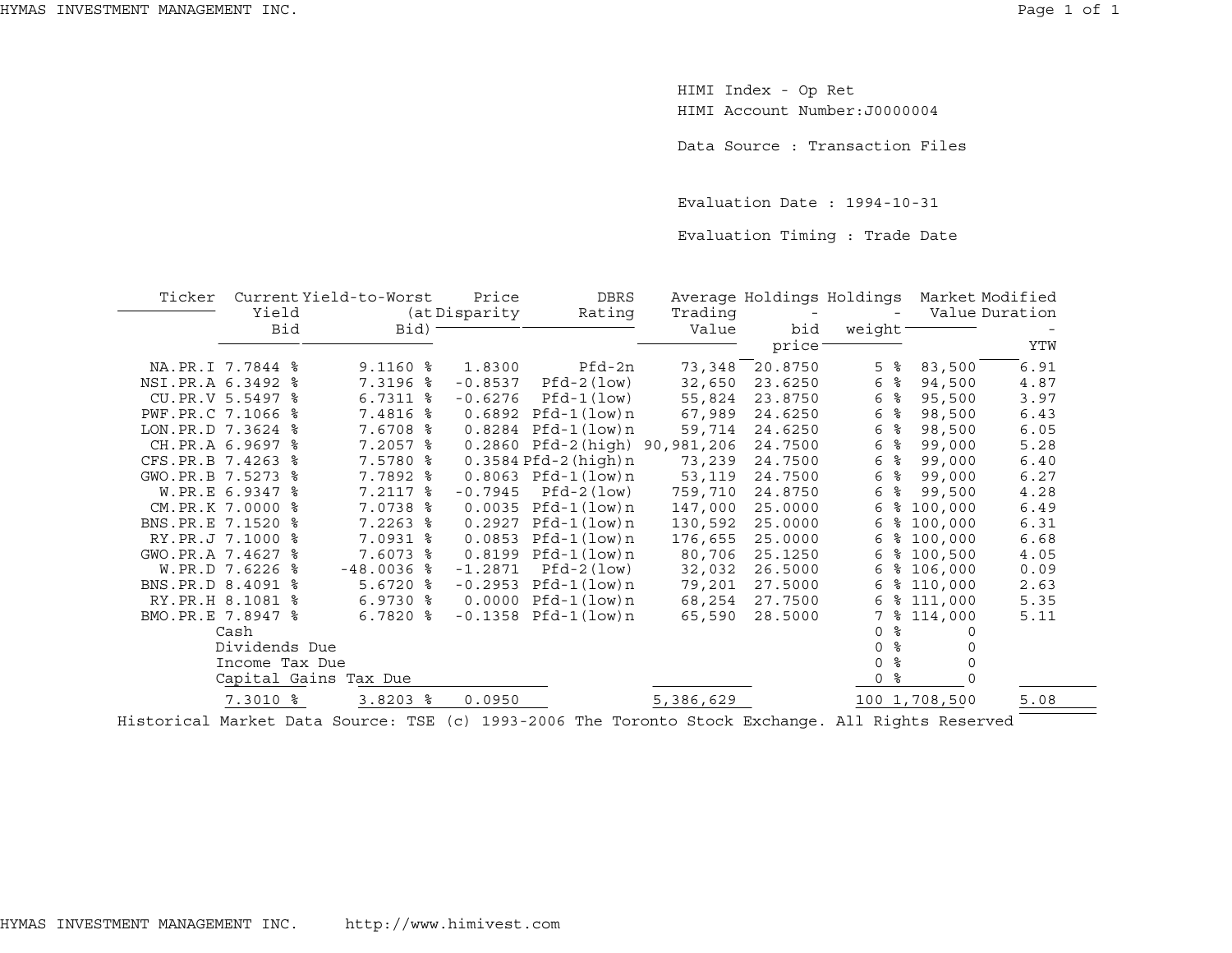HIMI Index - Perpetual (Premium) HIMI Account Number:J0000007

Data Source : Transaction Files

Evaluation Date : 1994-10-31

Evaluation Timing : Trade Date

| Ticker |                   | Current Yield-to-Worst | Price          |                            |                | DBRS Average Holdings Holdings |                     |               | Market Modified |
|--------|-------------------|------------------------|----------------|----------------------------|----------------|--------------------------------|---------------------|---------------|-----------------|
|        | Yield             |                        | (at Disparity) |                            | Rating Trading |                                |                     |               | Value Duration  |
|        | <b>Bid</b>        | Bid)                   |                |                            | Value          | bid                            | weight <sup>-</sup> |               |                 |
|        |                   |                        |                |                            |                | price                          |                     |               | YTW             |
|        | NA.PR.F 9.0909 %  | $8.4761$ %             |                | $-1.0135$ Pfd $-2$ (low)   | 37,818         | 26.1250                        |                     | 19 % 104,500  | 4.00            |
|        | RY.PR.F 8.2569 %  | $6.9417$ $\frac{6}{7}$ |                | 0.2659 Pfd-1(low)n         | 58,762         | 27.2500                        |                     | 20 % 109,000  | 4.11            |
|        | CM. PR.J 8.0822 % | $7.2029$ $\frac{6}{5}$ |                | $-0.4086$ Pfd $-1(1ow)$    | 30,241         | 27.3750                        |                     | 20 % 109,500  | 1.97            |
|        | CM.PR.I 8.1982 %  | $6.7083$ $8$           |                | $-0.3039$ Pfd $-1$ (low) n | 55,855         | 27.7500                        |                     | 20 % 111,000  | 3.07            |
|        | BMO.PR.D 8.0000 % | $6.4835$ $\frac{6}{3}$ |                | $-0.6026$ Pfd $-1$ (low) n | 68,330         | 28.1250                        |                     | 21 % 112,500  | 3.99            |
|        | Cash              |                        |                |                            |                |                                | 0 %                 |               |                 |
|        | Dividends Due     |                        |                |                            |                |                                | 0 %                 |               |                 |
|        | Income Tax Due    |                        |                |                            |                |                                | 0 <sup>8</sup>      |               |                 |
|        |                   | Capital Gains Tax Due  |                |                            |                |                                | 0 %                 |               |                 |
|        | 8.3166 %          | 7.1457 %               | $-0.4084$      |                            | 50,422         |                                |                     | 100 % 546,500 | 3.43            |
|        |                   |                        |                |                            |                |                                |                     |               |                 |